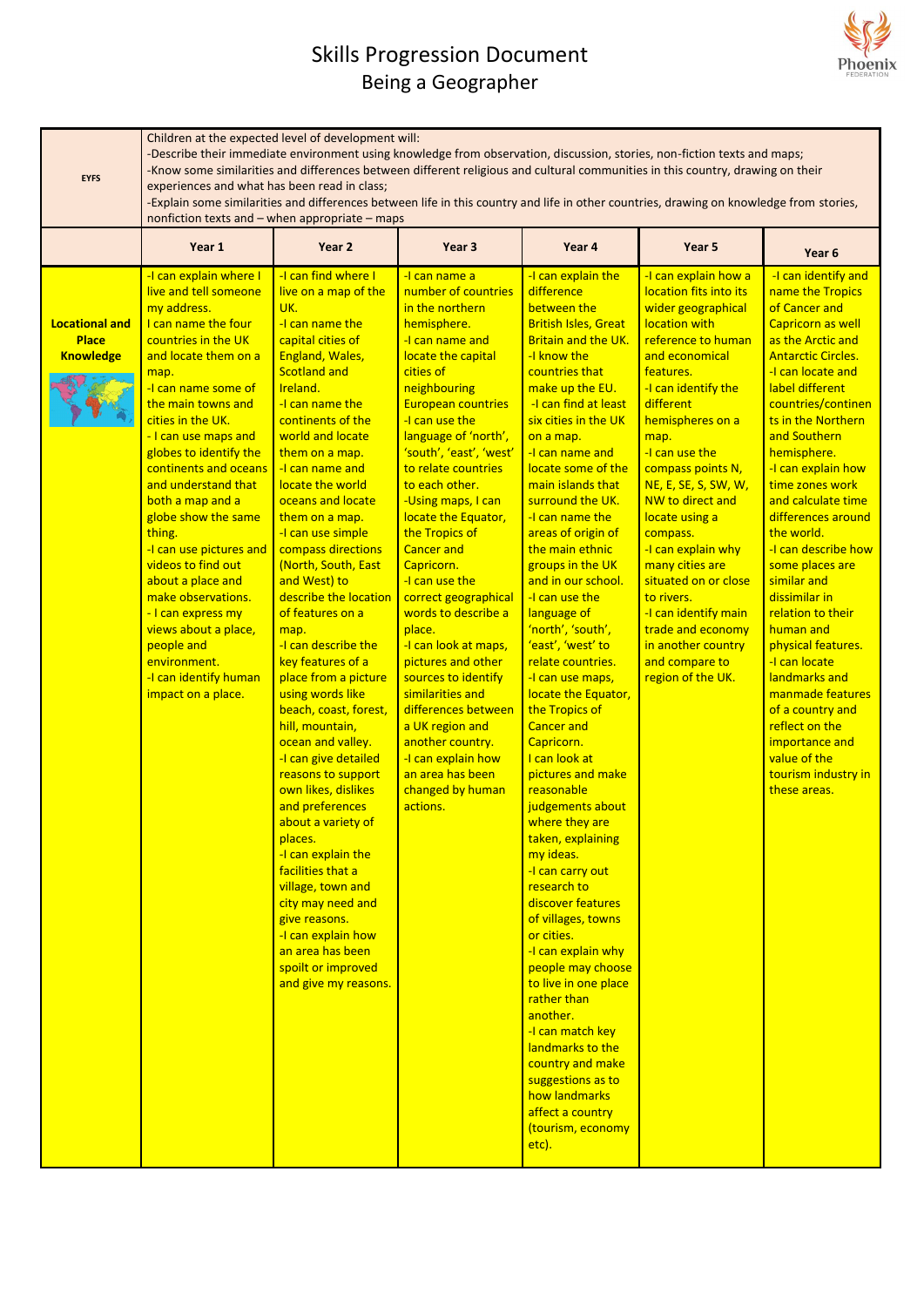# Skills Progression Document



#### Being a Geographer

| <b>Human and</b><br><b>Physical</b><br>Geography | I can explain how the<br>weather changes<br>throughout the year<br>and name the<br>seasons.<br>-I can keep a weather<br>chart and answer<br>questions about the<br>weather (fieldwork).<br>-I can explain some of<br>the main things that<br>are in hot and cold<br>places.<br>-I can explain the<br>clothes that I would<br>wear in hot and cold<br>places.<br>-I can describe the<br>similarities and<br>differences between<br>the features of the<br>two localities. | -I can use<br>technology to find<br>out the weather in a<br>different location<br>(UK and non-<br>European country).<br>-I can identify<br>weather patterns<br>and make<br>predictions.<br>-I can observe and<br>record weather such<br>as temperature,<br>rainfall and hours of<br>sunshine.<br>-I can compare and<br>contrast weather in<br>two locations.<br>-I can identify the<br>equator and locate<br>the places on the<br>Equator which are<br>the hottest.<br>-I can express<br>opinions about the<br>seasons and relate<br>the changes to<br>changes in clothing<br>and activities. | -I can make<br>comparisons<br>between several<br>locations.<br>-I can use technical<br>language to describe<br>the weather.<br>-I can locate places<br>in the world where<br>volcanoes/mountain<br>s/rivers occur.<br>-I can understand<br>(and be able to<br>communicate in<br>different ways)<br>different physical<br>processes such as<br>river/mountain/volc<br>ano formation.<br>-I can link the<br>features of the land<br>to why people settle<br>there.<br>-I can discuss how<br>land use has<br>changed over time<br>(e.g. in my local<br>area).<br>-I can explain why<br>places are linked<br>(tourism, trade etc.). | -I can locate places<br>in the world where<br>volcanoes/mountai<br>ns/rivers occur.<br>-I can understand<br>different physical<br>processes such as<br>river/mountain/vol<br>cano formation.<br>-I can draw<br>diagrams and use<br>the correct<br>vocabulary to label<br>features of physical<br>and human<br>geography.<br>-I can give<br>geographical<br>reasons why<br>people live in<br>certain localities.<br>-I can explain why<br>an area has certain<br>facilities (land use).<br>-I can research<br>given questions<br>and explain what I<br>have discovered<br>about settlement<br>and land use over<br>time.<br>-I can explain trade<br>and discuss why<br>countries trade<br>with other places.<br>-I am able to<br>explain an<br>environmental<br>issue.<br>-I can suggest how<br>to improve an<br>aspect of the<br>environment/locali | -I can use key<br>geographical<br>language to describe<br>processes (e.g.<br>rivers: erosion,<br>deposition,<br>transportation.)<br>-I can lead a<br>geographical enquiry<br>into a contrasting<br>region.<br>-I can compare and<br>contrast this region<br>with one in the UK in<br>terms of features,<br>climate, economy,<br>land use and types<br>of settlement.<br>-I can research and<br>discuss how<br>geographical<br>features such as<br>rivers, topography<br>and coasts can<br>impact human<br>settlements.<br>-I can ask questions,<br>research and explain<br>what I have<br>discovered about<br>settlement and land<br>use over time.<br>-I know how a<br>country uses and<br>distributes its<br>natural resources<br>(food, energy,<br>minerals and water). | -I can use key<br>geographical<br>language to<br>describe processes<br>(e.g. rivers:<br>erosion,<br>deposition,<br>transportation.)<br>-I can lead a<br>geographical<br>enquiry into a<br>contrasting region.<br>-I can compare and<br>contrast this region<br>with one in the UK<br>in terms of<br>features, climate,<br>economy, land use<br>and types of<br>settlement.<br>-I can discuss land<br>use and draw<br>conclusions about<br>the reasons for this<br>based on the<br>human inhabitants<br>and changing<br>needs.<br>-I can ask and<br>answer<br>geographical<br>questions to unpick<br>why human<br>geography may<br>have changed over<br>time. |
|--------------------------------------------------|--------------------------------------------------------------------------------------------------------------------------------------------------------------------------------------------------------------------------------------------------------------------------------------------------------------------------------------------------------------------------------------------------------------------------------------------------------------------------|-----------------------------------------------------------------------------------------------------------------------------------------------------------------------------------------------------------------------------------------------------------------------------------------------------------------------------------------------------------------------------------------------------------------------------------------------------------------------------------------------------------------------------------------------------------------------------------------------|---------------------------------------------------------------------------------------------------------------------------------------------------------------------------------------------------------------------------------------------------------------------------------------------------------------------------------------------------------------------------------------------------------------------------------------------------------------------------------------------------------------------------------------------------------------------------------------------------------------------------------|-----------------------------------------------------------------------------------------------------------------------------------------------------------------------------------------------------------------------------------------------------------------------------------------------------------------------------------------------------------------------------------------------------------------------------------------------------------------------------------------------------------------------------------------------------------------------------------------------------------------------------------------------------------------------------------------------------------------------------------------------------------------------------------------------------------------------------------------------------|----------------------------------------------------------------------------------------------------------------------------------------------------------------------------------------------------------------------------------------------------------------------------------------------------------------------------------------------------------------------------------------------------------------------------------------------------------------------------------------------------------------------------------------------------------------------------------------------------------------------------------------------------------------------------------------------------------------------------------------------------------------------------|--------------------------------------------------------------------------------------------------------------------------------------------------------------------------------------------------------------------------------------------------------------------------------------------------------------------------------------------------------------------------------------------------------------------------------------------------------------------------------------------------------------------------------------------------------------------------------------------------------------------------------------------------------------|
| <b>Fieldwork</b>                                 | -I can take<br>photographs and<br>make drawings to<br>help describe a place.<br>-I can use bird's eye<br>view to make a simple<br>map.<br>-I can draw my own<br>maps of the local<br>area; use and<br>construct basic<br>symbols in a key.<br>-I can observe and<br>record the features<br>around the<br>school/local area.                                                                                                                                              | -I can study maps<br>and aerial<br>photographs and<br>use simple compass<br>directions (North,<br>South, East and<br>West) and locational<br>and directional<br>language to describe<br>the location of<br>features and routes<br>on a map.<br>-I can make a map of<br>the things I see or<br>are finding out<br>about.<br>-I can create a map<br>to direct others<br>which uses a key and<br>includes the main<br>physical and human<br>features.<br>-I can plan a route<br>using a map.<br>-I can observe and<br>record                                                                     | -I can make detailed<br>sketches of the<br>features of a<br>location.<br>-I can look at maps<br>of areas I am<br>studying and identify<br>features.<br>-I can draw maps<br>and plans of<br><b>localities</b><br>-I have studied that<br>include keys, grid<br>references, a simple<br>scale (e.g. 1 square<br>=1KM), a compass<br>rose indicating<br>North and some<br>standard Ordnance<br>Survey symbols.<br>-I can plan a route<br>using 8 points of the<br>compass.<br>- I can undertake<br>environmental<br>surveys of the                                                                                                 | ty.<br>-I can plan a<br>journey to a place<br>in England.<br>-I can create maps<br>e.g. - Plan a tour of<br>the school, which<br>includes a map/<br>plan of the school<br>and the main<br>geographical<br>features you would<br>see identified, with<br>a key.<br>-I can collect and<br>accurately measure<br>information (e.g.<br>rainfall,<br>temperature, wind<br>speed, noise levels<br>$etc.$ )<br>-I can choose<br>effective recording<br>and presentation<br>methods e.g.<br>tables to collect<br>data.                                                                                                                                                                                                                                                                                                                                      | -I can plan a journey<br>to a place in another<br>part of the world,<br>taking into account<br>distance and time.<br>-I can make an aerial<br>plan/map of the<br>school or local area.<br>-I can classify local<br>buildings.<br>-I can use recognised<br>symbols to mark out<br>local areas of<br>interest on own<br>maps.<br>-I can undertake an<br>environmental or<br>human use survey in<br>the local area or on<br>a visit $-$ drawing<br>comparisons with<br>another locality.<br>-I can collate data<br>collected to produce<br>graphs and charts of<br>the results.                                                                                                                                                                                               | -I can plan an<br>environmental or<br>human use survey<br>in the local area or<br>on a visit.<br>-I can collate data<br>collected to<br>produce graphs<br>and charts of the<br>results drawing<br>conclusions.<br>-I can use collected<br>data to answer and<br>raise further<br>questions about<br>my study.                                                                                                                                                                                                                                                                                                                                                |